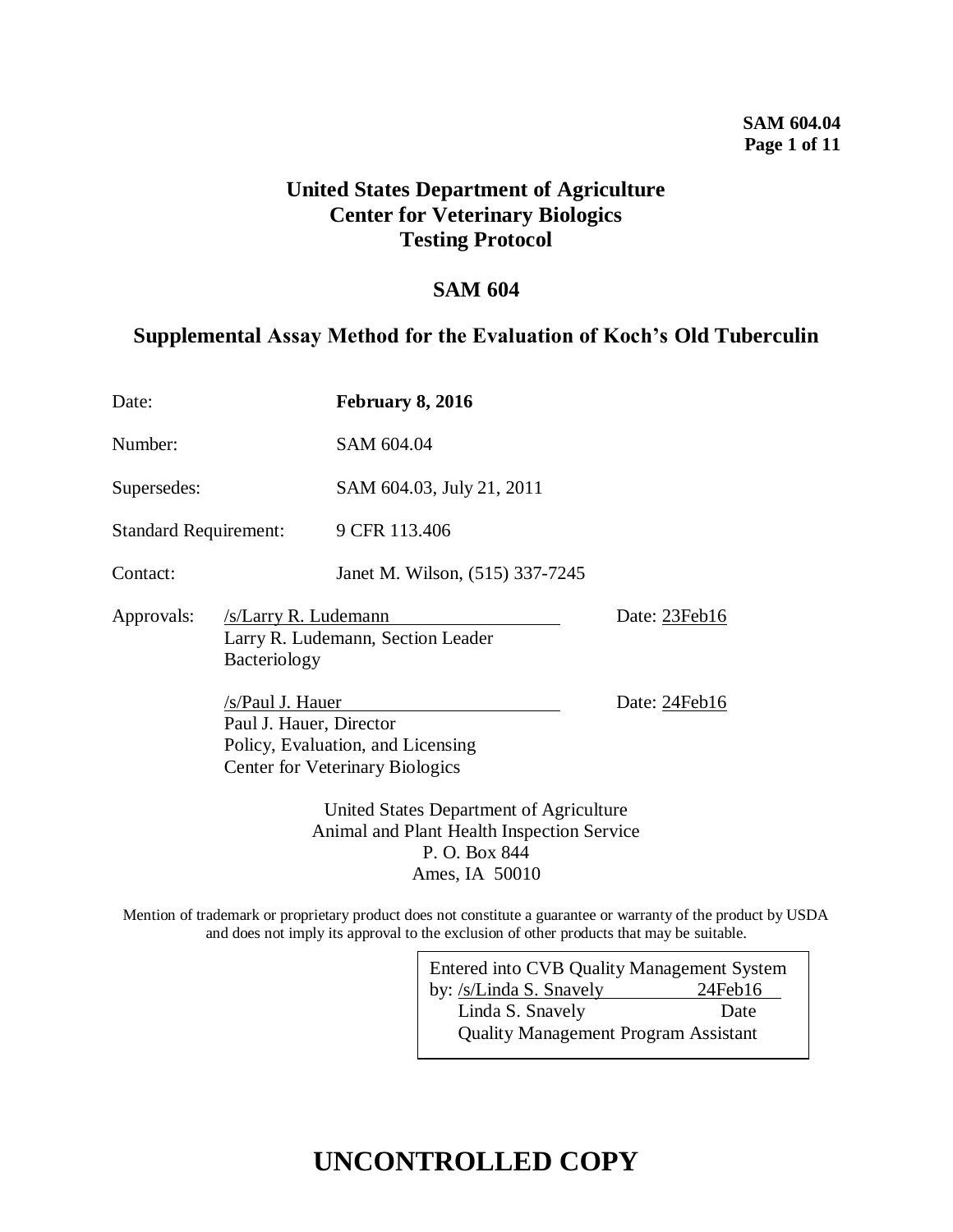#### **Table of Contents**

- **1. Introduction**
- **2. Materials**
	- **2.1 Reagents/supplies**
	- **2.2 Animals**
- **3. Preparation for the Test**
	- **3.1 Personnel qualifications/training**
	- **3.2 Selection and handling of test animals**
	- **3.3 Preparation of reagents**
	- **3.4 Preparation of supplies**
	- **3.5 Test animal sensitization**
- **4. Performance of the Potency Test**
	- **4.1 Preparation of guinea pigs for the potency assay**
	- **4.2 Preparation of tuberculin dilutions**
	- **4.3 Intradermal injection of test animals**
- **5. Interpretation of the Test Results**
	- **5.1 Recording of test results**
	- **5.2 Criteria for a valid test**
- **6. Reporting of Test Results**
- **7. References**
- **8. Summary of Revisions**

**Appendix**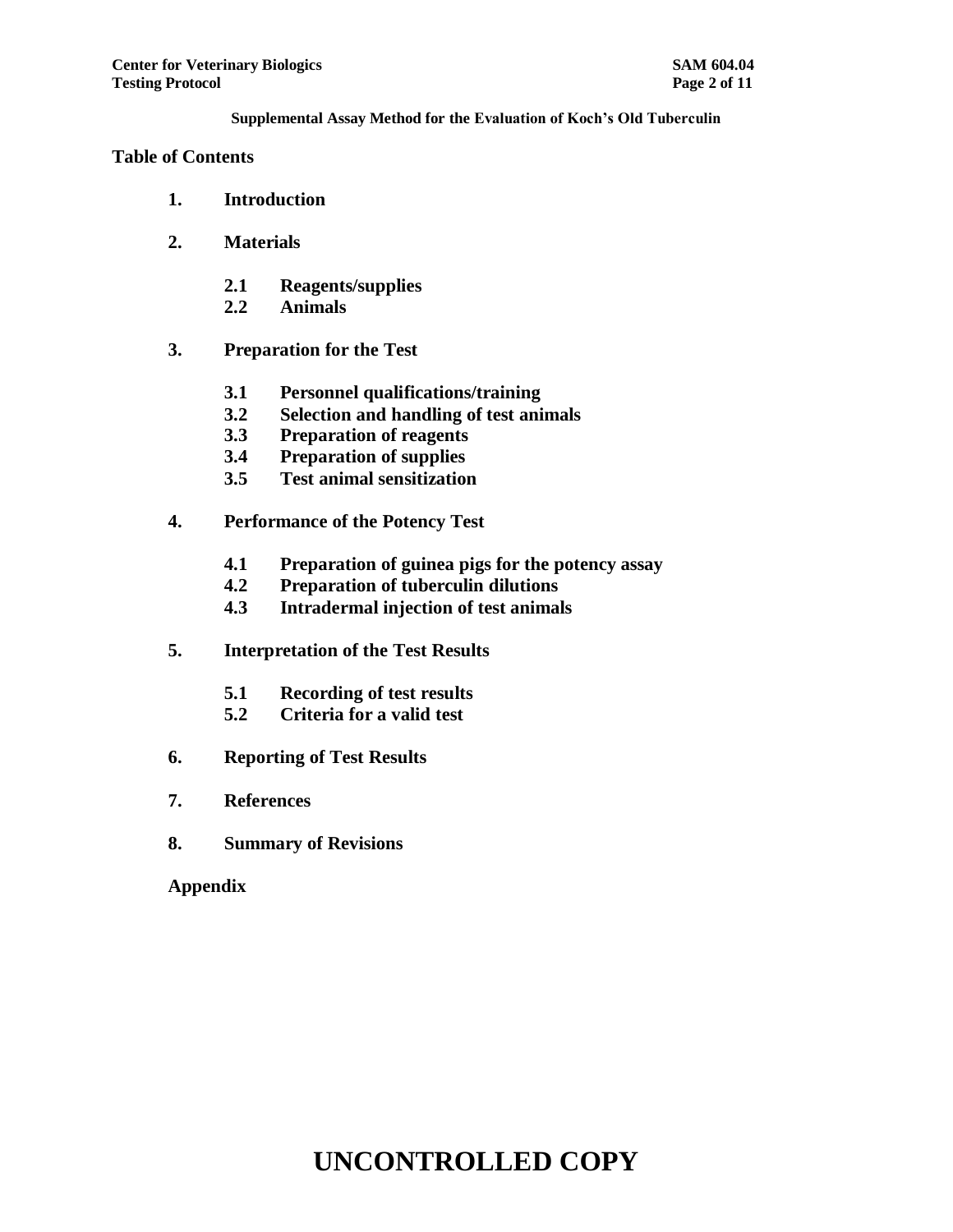#### **1. Introduction**

This is a Supplemental Assay Method (SAM) for the evaluation of production lots of Koch's old tuberculin in accordance with title 9, *Code of Federal Regulations* (9 CFR), part 113.406.

#### **2. Materials**

### **2.1 Reagents/supplies**

Equivalent reagents or supplies may be substituted for any brand names listed below.

**2.1.1** *Mycobacterium tuberculosis* reference tuberculin, current lot. This reference is obtained from the United States Department of Agriculture (USDA), Animal and Plant Health Inspection Service (APHIS), Veterinary Services (VS), Center for Veterinary Biologics (CVB).

**2.1.2** *M. tuberculosis* sensitizing agent, current lot. This reagent is available from the CVB.

- **2.1.3** Saline solution, 0.85%
- **2.1.4** Validated digital calipers or metric ruler made of clear plastic
- **2.1.5** Needles, 20-gauge x 1-inch and 26-gauge x 3/8-inch
- **2.1.6** Disposable syringes, 1-mL and 3-mL
- **2.1.7** Pipettes, 1-mL, 2-mL, 5-mL and 25-mL
- **2.1.8** Glass serum bottles, 10-mL and 125-mL
- **2.1.9** Rubber seals and metal caps for serum bottles
- **2.1.10** Crimper for aluminum seals
- **2.1.11** Depilatory cream

**2.1.12** Animal clippers, equipped with a sharpened #40 or #50 blades, or equivalent

**2.1.13** Ear tags for small animals and ear tag applicator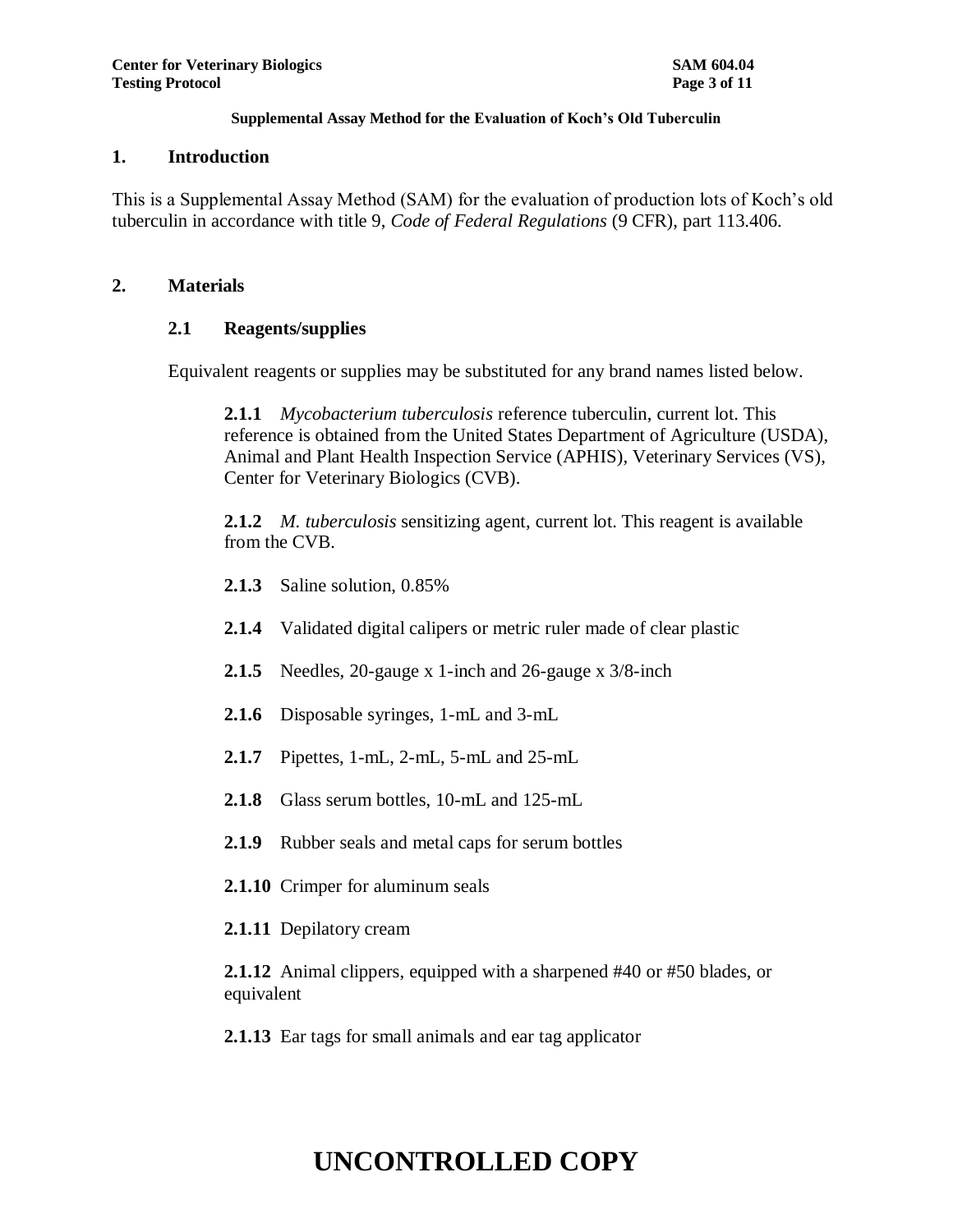**2.1.14** Sprayola livestock paint and applicator

**2.1.15** Cage cards

#### **2.2 Animals**

Guinea pigs, 500-700 g, white-haired, nonpregnant females. Ten guinea pigs are required for each lot to be tested. Two additional guinea pigs are required as nonsensitized controls. All guinea pigs used for a test must be from the same source and housed and fed in the same manner.

### **3. Preparation for the Test**

#### **3.1 Personnel qualifications/training**

Technical personnel must have working knowledge of the use of general laboratory chemicals, equipment, and glassware and have specific training and experience in the safe handling of laboratory animals.

#### **3.2 Selection and handling of test animals**

**3.2.1** Select guinea pigs that are healthy, free of external parasites, and have an unblemished hair coat.

**3.2.2** Examine guinea pigs the day they are received, and house according to standard operating procedures.

**3.2.3** When the test is concluded, instruct the animal caretakers to euthanize the guinea pigs, unless they can be used as second use animals for additional testing or blood collection.

### **3.3 Preparation of reagents**

**3.3.1** Saline solution, 0.85% (National Centers for Animal Health (NCAH) Media #30201)

| Sodium chloride | 8.5 g |
|-----------------|-------|
| Water q.s. to   | 1.0 L |

Autoclave at  $\geq 121^{\circ}$ C for 15 minutes. Store at 20°-25°C for no longer than six months.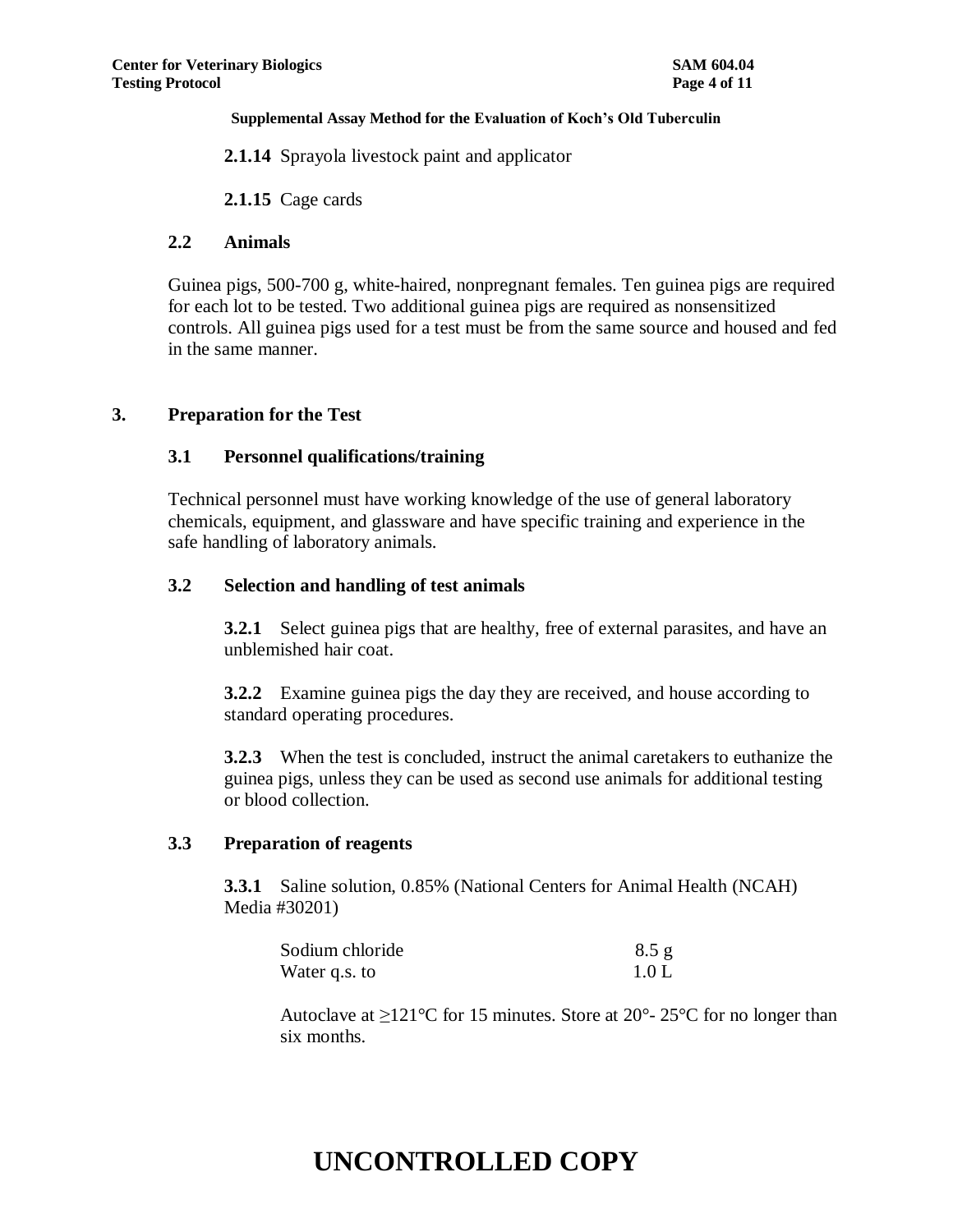#### **3.4 Preparation of supplies**

**3.4.1** Sterilize all glassware before use.

**3.4.2** Use only sterile supplies (syringes, needles, rubber seals, metal caps, etc.).

#### **3.5 Test animal sensitization**

**3.5.1** Allow the Sensitinogen to warm up to room temperature before use.

**3.5.2** Sensitize 10 guinea pigs per lot of tuberculin to be evaluated. Wait **30 to 120 days** before performing the potency portion of the assay.

**3.5.3** Administer 0.5 mL of *M. tuberculosis* sensitizing agent intramuscularly to each guinea pig. Split the dose, administering 0.25 mL into each rear leg. Use 3-mL syringes fitted with 20-gauge x 1-inch needles. Identify the sensitized guinea pigs by cage cards or equivalent.

**3.5.4** Retain 2 guinea pigs as nonsensitized controls.

#### **4. Performance of the Potency Test**

### **4.1 Preparation of guinea pigs for the potency assay**

Clip the abdomen of each guinea pig with animal clippers. Generously apply a depilatory cream to the clipped abdomen. Wait at least 3 minutes. Wash off the depilatory cream with warm water within 10 minutes of application and dry the abdomen with a soft towel. Allow the guinea pigs to rest for a minimum of 4 hours before administering the tuberculin injections.

### **4.2 Preparation of tuberculin dilutions**

### **4.2.1** Preparation of control dilutions

**1.** Vortex the bottle several times to mix. Remove 0.5 mL of reference tuberculin from the bottle using a 1-mL pipette. Add tuberculin to a 10 mL serum bottle containing 1.5 mL saline, to create a 1:4 dilution. Cap the bottle, label, and mix well by vortexing.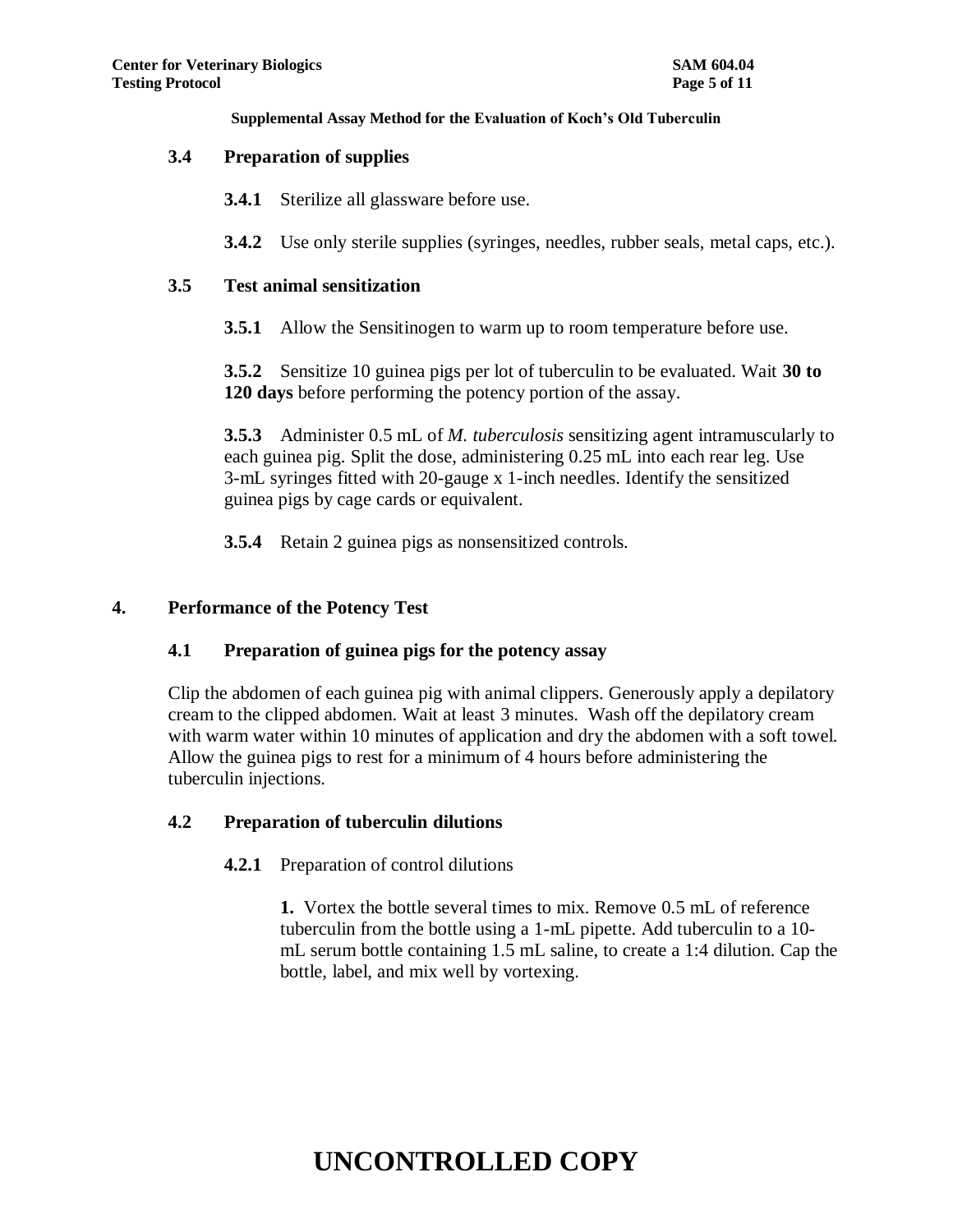**2.** Add 1 mL of the 1:4 dilution of tuberculin, measured in a 1-mL pipette, to a 10-mL serum bottle containing 1.5 mL of saline to create a 1:10 dilution. Cap the bottle, label, and mix well by vortexing.

**3.** Repeat Steps 1 and 2 with the lot of tuberculin to be tested.

#### **4.2.2** Preparation of assay dilutions

### **Note: Prepare dilutions of the reference tuberculin and the lot to be tested in exactly the same manner.**

**1.** Dispense 99 mL of saline into a 125-mL serum bottle. Add 1.0 mL of reference tuberculin, measured in a 1-mL pipette. This is a 1:100 dilution. Cap and label the bottle. Mix well by vortexing.

**2.** Label 2, 10-mL serum bottles 1:200 and 1:400, respectively. Use a 5-mL pipette to add 5.0 mL of saline to each of the bottles labeled 1:200 and 1:400.

**3.** Use a 5-mL pipette to add 5.0 mL of the 1:100 dilution prepared in Step 1 into the bottle labeled 1:200. Close the bottle with a rubber stopper. Mix well by vortexing.

**4.** Use a 5-mL pipette to transfer 5.0 mL of the 1:200 dilution into the bottle labeled 1:400. Close the bottle with a rubber stopper. Mix well by vortexing.

**5.** Clamp aluminum seals over the rubber stoppers on the 3 serum bottles containing the diluted tuberculin.

**6**. Repeat Steps 1-5 with each lot of tuberculin to be tested.

### **4.3 Intradermal injection of test animals**

**4.3.1** Identify 6 injection sites on the abdomen of each sensitized guinea pig, with 3 sites on each side, evenly spaced, equidistant from the midline. (See sample worksheet in the **Appendix**.) Do not mark the sites on the abdomen with ink.

**4.3.2** Each sensitized guinea pig will receive a total of 6 injections, 1 at each previously identified site as recorded on the worksheet. Each preparation (1:100, 1:200, or 1:400 dilution of the reference tuberculin; or 1:100, 1:200, or 1:400 dilution of the test tuberculin) will be injected into each site.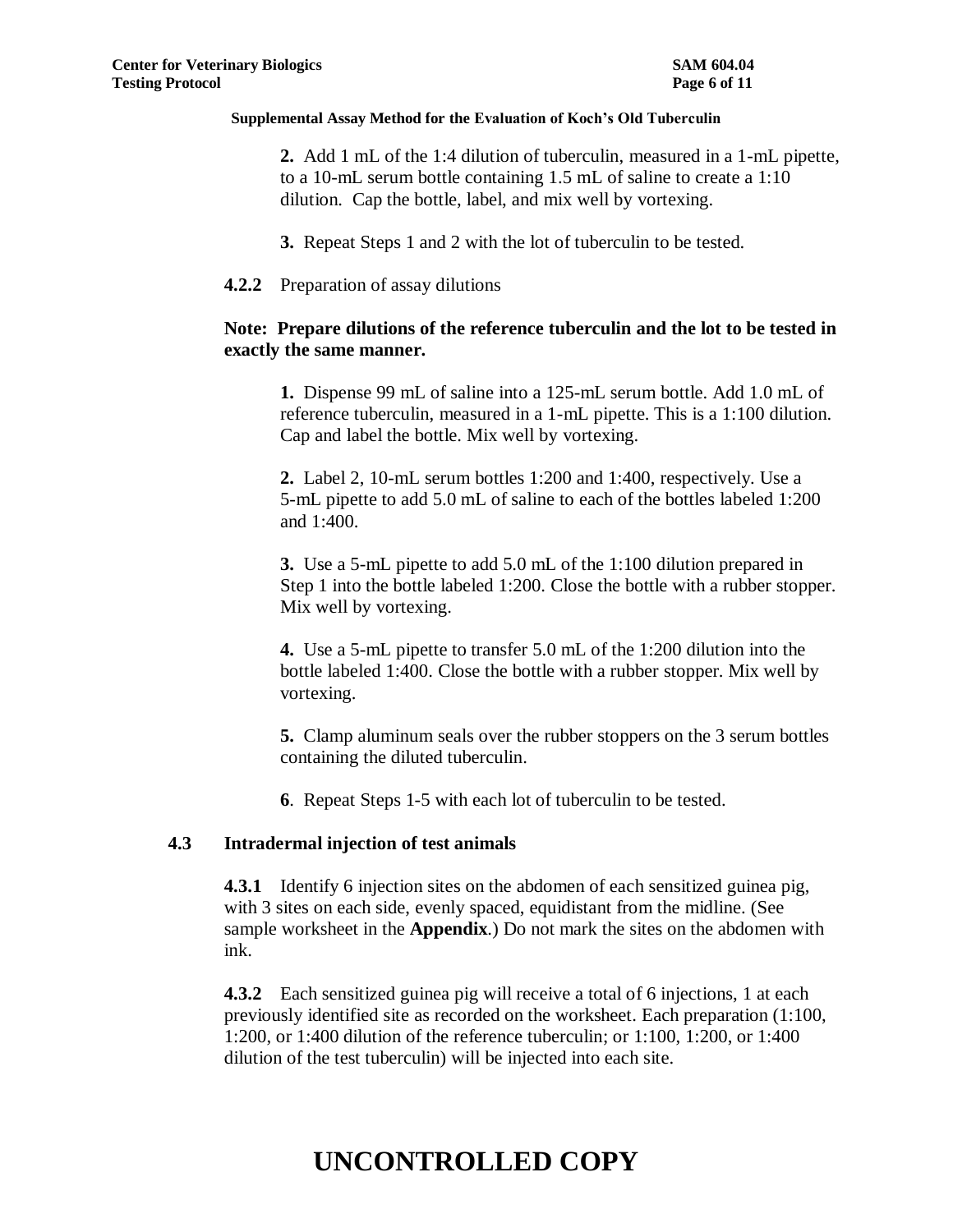**4.3.3** Administer 0.05 mL of each preparation at the sites by intradermal injection. Needles must be sharp and it is recommended that they are replaced after insertion through a rubber stopper or after injecting 10 guinea pigs. Use 1-mL tuberculin syringes fitted with 26-gauge x 3/8-inch needles.

**4.3.4** Identify 4 injection sites on each nonsensitized (control) guinea pig, equidistant, 2 on each side of the midline. (See sample worksheet in the **Appendix**.) Do not mark the sites on the abdomen with ink.

**4.3.5** Each nonsensitized (control) guinea pig will receive a total of 4 injections, 1 at each previously identified site. Each preparation (1:4 or 1:10 dilution of the reference tuberculin; or 1:4 or 1:10 dilution of the test tuberculin) will be injected into each site.

**4.3.6** Administer 0.05 mL of each preparation by intradermal injection at the sites determined on the sample worksheet in the **Appendix**. Use 1-mL tuberculin syringes fitted with 26-gauge x 3/8-inch needles.

**4.3.7** Guinea pigs are identified by small animal ear tags. Alternatively, mark guinea pigs with Sprayola to differentiate them. Animals may be marked with different colors on the head, back, rear, or foot for identification.

### **5. Interpretation of the Test Results**

### **5.1 Recording of test results**

**5.1.1** Measure the test reactions at 24 hours following injection.

**5.1.2** Measure the greater and lesser diameters of erythema and/or swelling to the closest mm at each injection site. Gently palpate the lesion to determine the margin of the swelling, which may or may not extend beyond the margin of erythema. Record the results.

**5.1.3** Calculate the area of erythema and/or swelling (in mm<sup>2</sup>) by multiplying the greater and lesser diameter measurements.

**5.1.4** For each dilution of tuberculin tested, add together the reaction areas for that dilution from each of the 10 guinea pigs. Record the sum reaction for each dilution.

**5.1.5** Add together the sums obtained for each dilution of the reference tuberculin to generate the grand total for the reference tuberculin. Similarly calculate a grand total for the test serial. Record these results.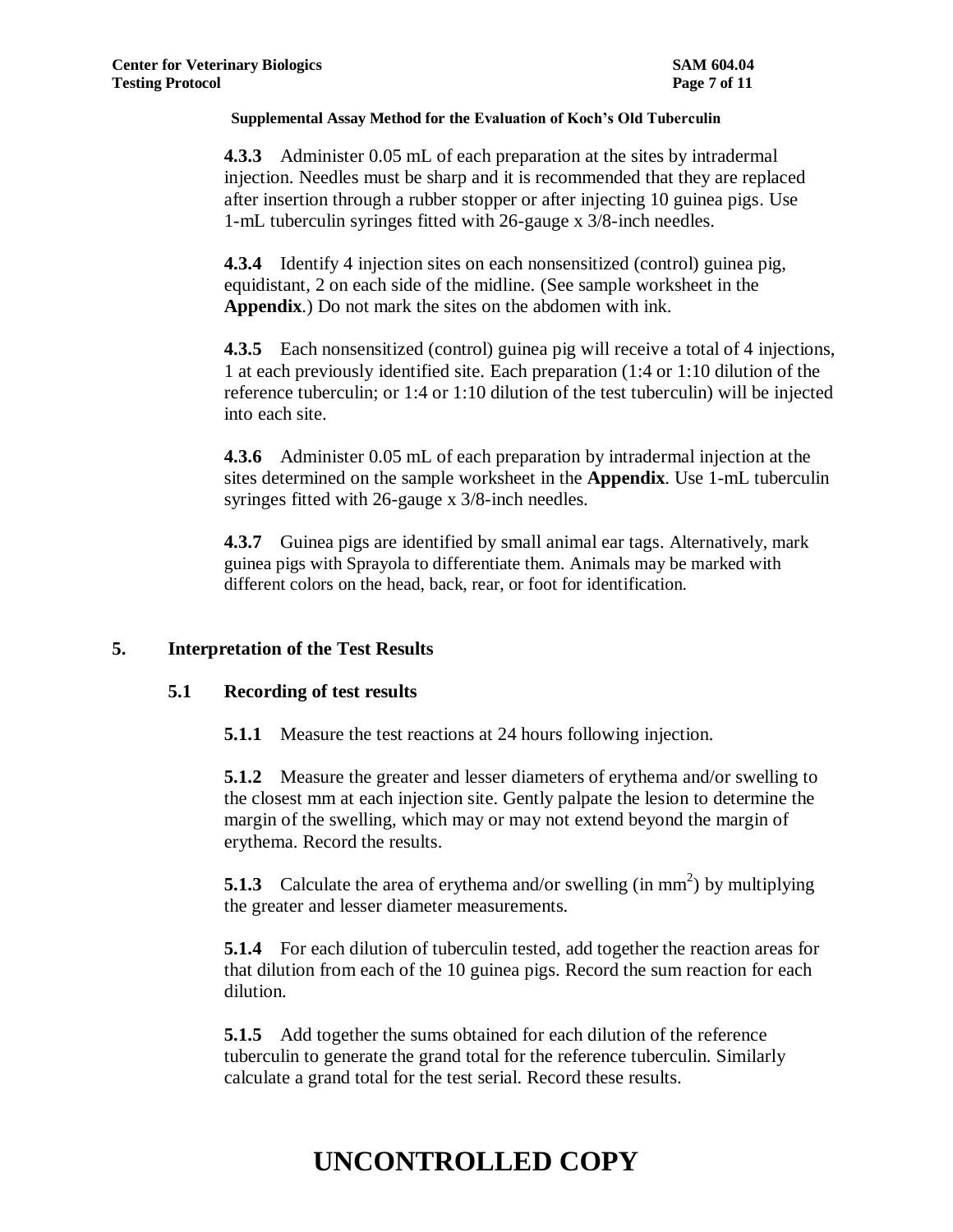**5.1.6** Divide the grand total for the test serial by the grand total for the reference tuberculin. Multiply by 100 to express the test serial reaction as a percentage of the reference tuberculin reaction. Record all calculations.

### **5.2 Criteria for a valid test**

**5.2.1** The control guinea pigs must have no signs of reaction at 24 hours.

**5.2.2** For a satisfactory serial, the reaction of the test serial must be 25% of the reaction of the reference tuberculin, i.e., the percentage calculated in **Section 5.1.6** must fall between 75% and 125%.

### **6. Reporting of Test Results**

Report results of the test(s) as described by standard operating procedures

### **7. References**

**7.1** Title 9, *Code of Federal Regulations*, part 113.406, U.S. Government Printing Office, Washington, DC.

**7.2** History of reagents: The *M. tuberculosis* sensitizing agent is a moist, heat-killed preparation of *M. tuberculosis* strains Pn, C, and DT. These strains were originally obtained from Cooper Animal Health. *M. tuberculosis* reference tuberculin was obtained from the USDA, APHIS, VS, NVSL, Ames, IA 50010.

### **8. Summary of Revisions**

### **Version .04**

- Updated Section Leader and Director.
- Alternative guinea pig identification method added.

### **Version .03**

- The Contact information has been updated.
- **2.1.3:** The formula for sterile saline (NCAH Media# 30201) does not require a pH.
- **2.1.7:** 2-mL pipettes have been added to the list of reagents/supplies as they are also used to prepare dilutions.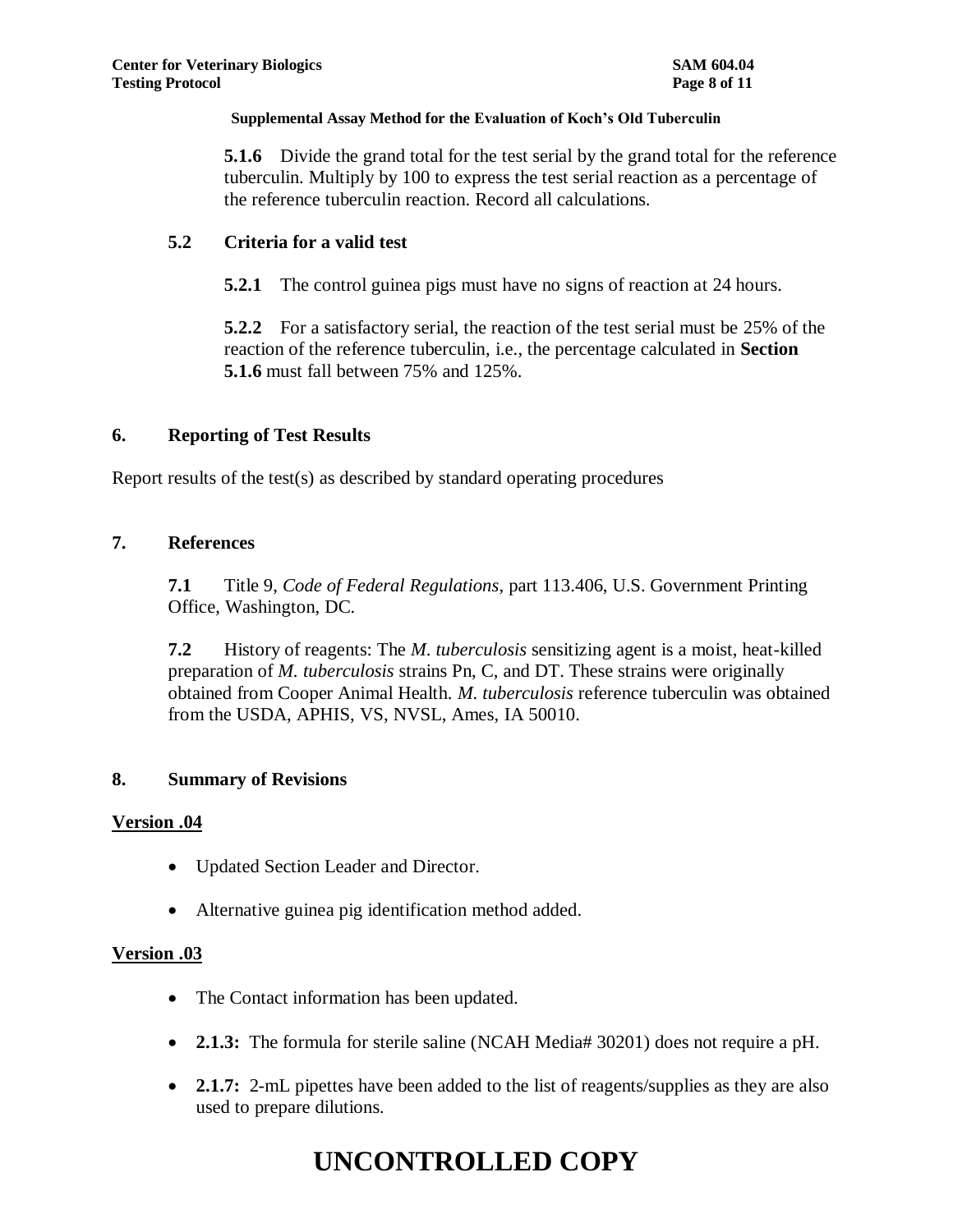- **2.1.12:** #50 clipper blades have been added to the list of reagents/supplies as they are also used to remove hair from the abdomen of the guinea pigs.
- **3.3.1:** Adjusting the pH level has been removed because Saline solution, 0.85% (NCAH Media #30201) does not list a pH in the formula.
- **3.5.1:** The Sensitinogen is warmed up to room temperature before use to aid in mixing of the reagent.
- **4.2:** Syringes are no longer used to prepare dilutions and have been replaced by pipettes.
- **4.3.3:** The entire needle length is no longer being used for each injection as inserting the needle just past the beveled edge is the correct depth into the dermis.
- All references to the National Veterinary Services Laboratories (NVSL) have been changed to the National Centers for Animal Health (NCAH) throughout the document.

### **Version .02**

- The Contact has been changed from Charles Egemo to Janet Wilson.
- **2.1.4:** The phrase "Validated digital calipers" has been added,
- **2.1.7:** One-mL pipettes have been added to the list of equipment.
- **2.1.12:** The phrase **"**equipped with a sharpened #40 blade, or equivalent" has been added.
- 2.1: "Ear tags for small animals" and "Cage cards" have been added to the list of reagents and supplies.
- **3.2:** This section has been revised to reflect current practices.
- **3.3.1:** The phrase "Store at 20°-25°C for no longer than six months" has been added.
- **4.1/4.2/4.3:** These sections have been revised to reflect current practices.
- **5.1:** This section has been revised to reflect current practices.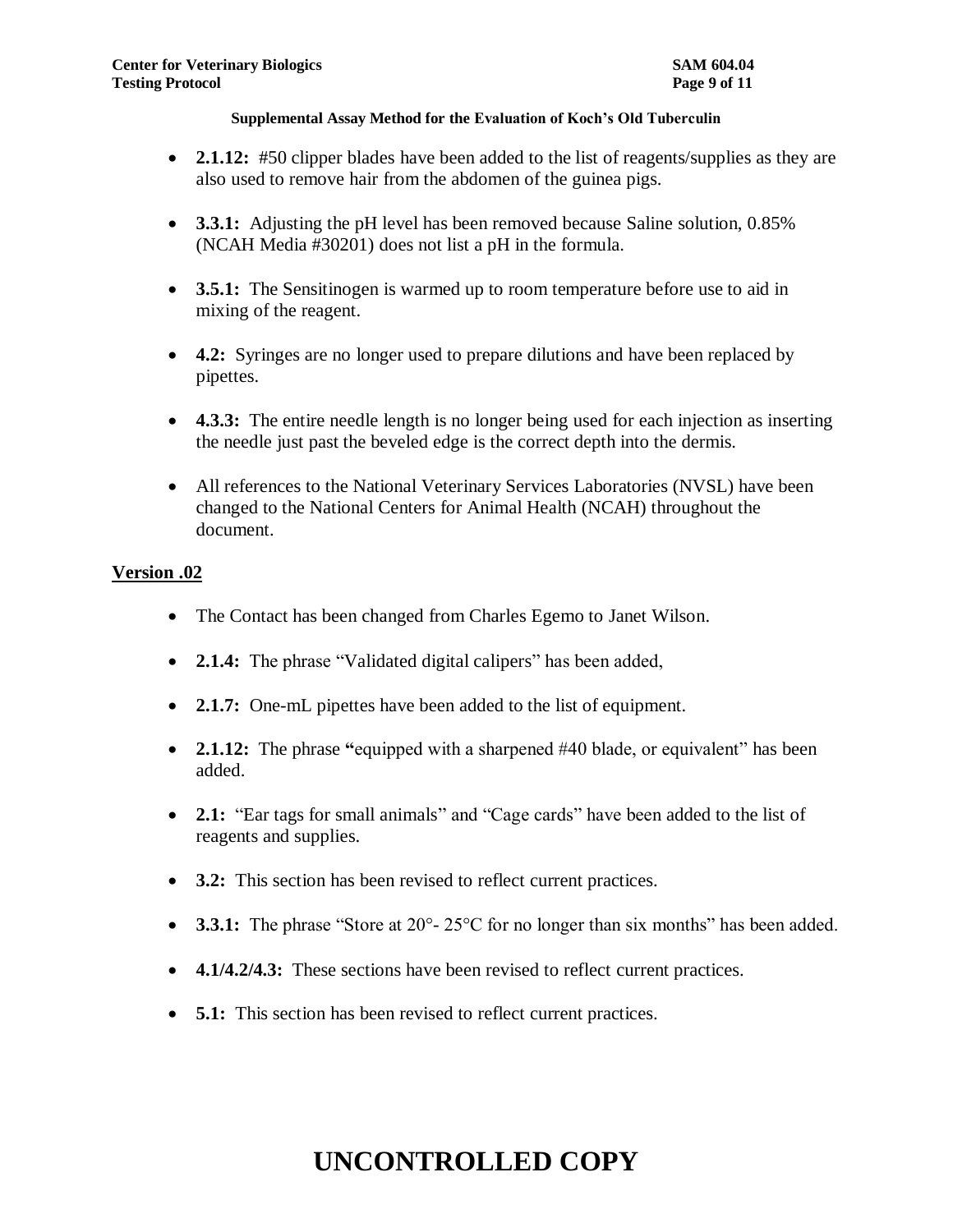#### **Appendix**

#### Koch's Old Tuberculin Test Record

Tuberculin ID Date read Initials Serial Dilution  $1 = 1:100$  Serial Dilution  $2 = 1:200$  Serial Dilution  $3 = 1:400$  Reference Dilution  $4 = 1:100$  Reference Dilution  $5 = 1:200$  Reference Dilution  $6 = 1:400$ 

**Guinea Pig** Site A Site B Site C Site D Site E Site F  $Tag#$ Reference Reference Reference **Test Serial Test Serial Test Serial**  $\overline{4}$  $\mathbf{1}$  $\varsigma$  $\mathcal{D}$ 6 6 3 5  $\overline{2}$  $\overline{4}$  $\mathbf{1}$  $5<sub>5</sub>$  $\overline{2}$  $\overline{4}$  $\overline{1}$  $6$  $\overline{\mathcal{R}}$  $\overline{4}$ 5  $\overline{2}$  $\overline{6}$ 6 3  $\overline{4}$  $\mathbf{1}$ -5  $\overline{2}$ 6  $\overline{4}$ 5  $\overline{4}$  $\overline{4}$  $\overline{2}$ 6  $\overline{5}$  $\overline{2}$  $\overline{4}$  $\mathbf{1}$ 6  $\overline{2}$ 3  $\overline{4}$ -6

Total of Serial Site B Total of Serial Site D Total of Serial Site F  $mm<sup>2</sup>$  $mm<sup>2</sup>$  $mm<sup>2</sup>$ 

**Grand Total of Serial:**  $mm<sup>2</sup>$ 

Total of Reference Site A  $mm<sup>2</sup>$  Total of Reference Site C  $mm<sup>2</sup>$  Total of Reference Site E  $mm<sup>2</sup>$ **Grand Total of Reference:**  $mm<sup>2</sup>$ 

Percent Response = Grand total test Serial  $\div$  Grand total Reference tuberculin x 100 =

Satisfactory serial =The reaction of the test serial must be 25% of the reaction of the reference tuberculin. The percentage calculated must fall between 75% and 125%.



 $\frac{0}{0}$ 

Sensitized guinea pig

 $NR = No$  reaction

Initials Date